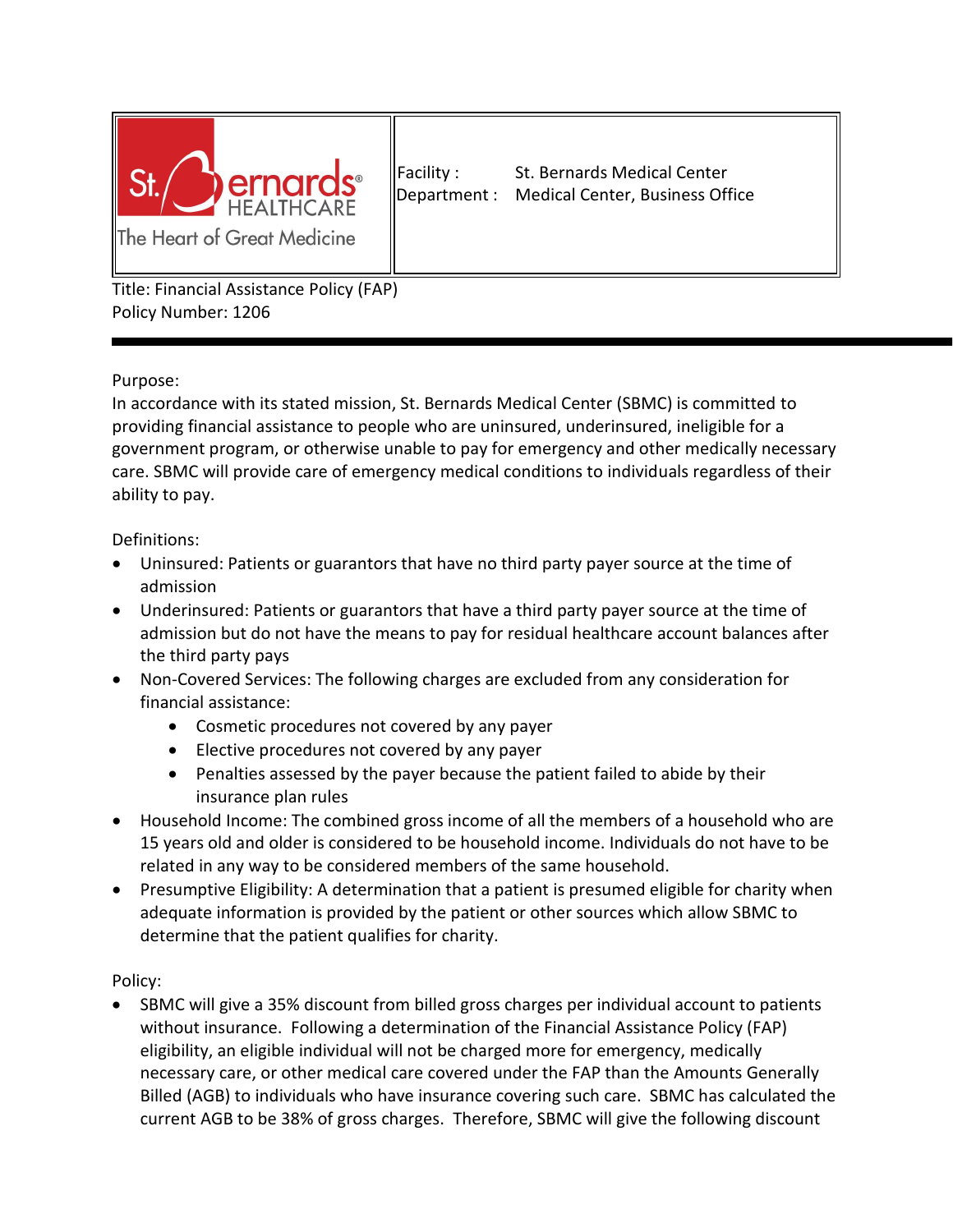from GROSS billed charges (before 35% discount stated earlier) **to eligible FAP individuals** for inpatient or outpatient gross charges:

Gross charges – 62% discount

- *The method of calculation of the Amounts Generally Billed to individuals who have insurance covering such care was the look-back method. SBMC reviewed claims allowed during the 12 month period of our fiscal year ending September 30, 2021 for this calculation.*
- SBMC will provide direct financial assistance (charity) using a sliding scale (25% 100%) based upon income levels up to 350% of the current Federal Income Poverty Guidelines as established by the Department of Health and Human Services. Eligibility for financial assistance (direct, payment plan or discount) will be subject to a review of income and reasonable expenses for the purposes of:
	- Establishing proof of income and indigence
	- Standardizing and equalizing the process of granting assistance
	- Assuring that all relevant considerations are made in reviewing the request for assistance

Procedures:

- 1. In order to be eligible for financial assistance, a Financial Assistance Application must be completed and submitted along with the required documentation. Patients will be offered a Financial Assistance Application with their admissions papers. Additionally, the application will be available free of charge on the St Bernards Healthcare website or upon request (see forms section below). The following documents must be submitted in order to be evaluated:
	- Financial Assistance Application (Completed and Signed)
	- Proof of Income (W-2, Income Tax Forms, Check Stubs, etc.)
	- Proof of Public Assistance (Proof of Food Stamps & HUD)
- 2. Completed Financial Assistance Applications that have been evaluated and approved by a related/affiliated facility of SBMC will be accepted as approved.
- 3. The application will be evaluated as follows:
	- Evaluate the patient's income and compare with the sliding scale income tables based on the Poverty Guidelines.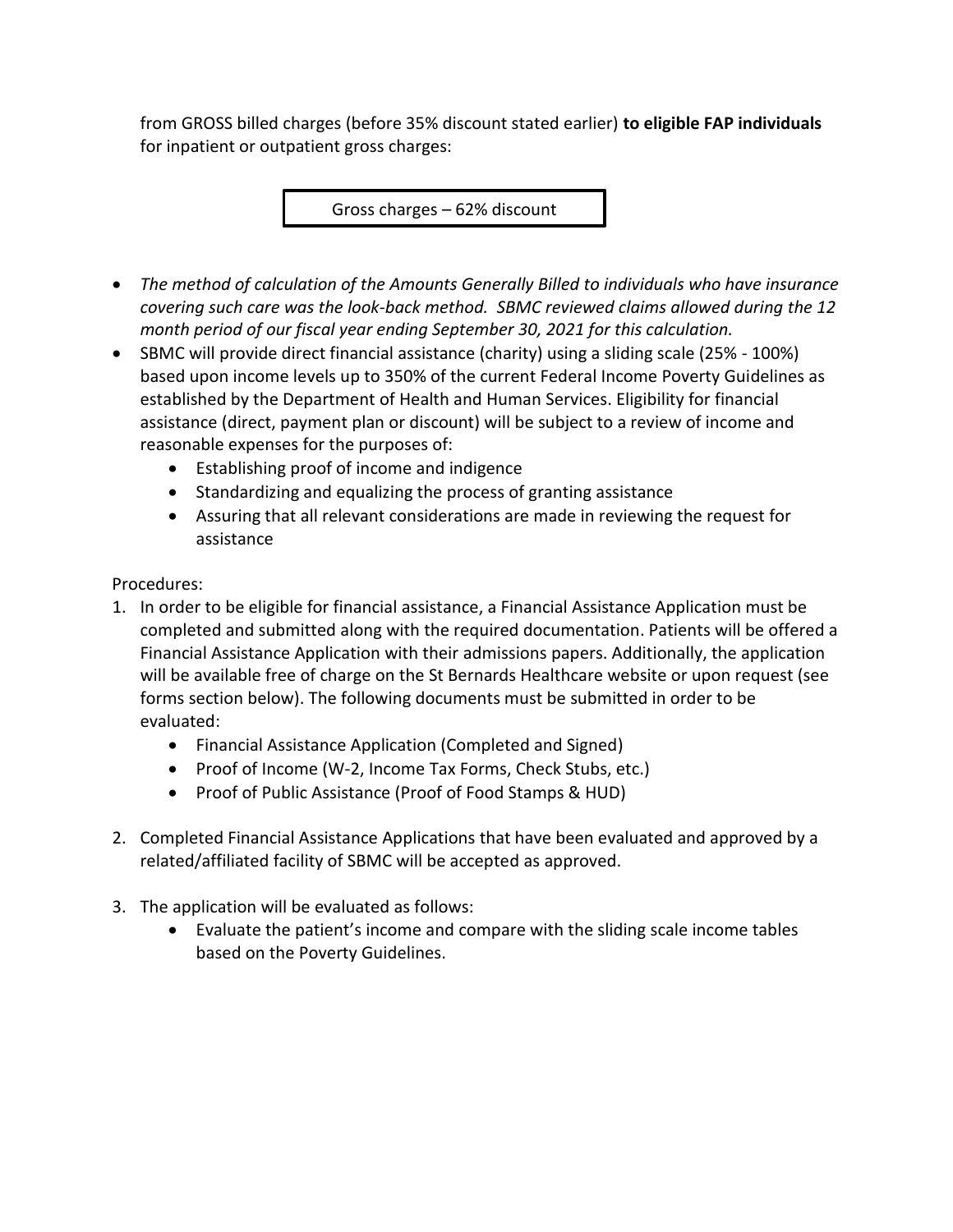## **Poverty Income Guideline for 2022**

| 2022 POVERTY GUIDELINES FOR THE 48 CONTIGUOUS STATES AND THE DISTRICT OF COLUMBIA           |                          |
|---------------------------------------------------------------------------------------------|--------------------------|
| Persons in family/household                                                                 | <b>Poverty guideline</b> |
| $\mathbf{1}$                                                                                | \$13,590                 |
| $\overline{2}$                                                                              | \$18,310                 |
| 3                                                                                           | \$23,030                 |
| 4                                                                                           | \$27,750                 |
| 5                                                                                           | \$32,470                 |
| 6                                                                                           | \$37,190                 |
| 7                                                                                           | \$41,910                 |
| 8                                                                                           | \$46,630                 |
| Frankens Here Here are bedde with means them Omensens and did 700 from a delivered to a did |                          |

For families/households with more than 8 persons, add \$4,720 for each additional person.

(Note: This table is to be updated annually as the Poverty guidelines are published)

- Match the patient's immediate family size and annualized household income with the sliding scale amount in the table. The amount to reduce/write off will be the % at the top of the table.
- The FAP eligible determination will be considered to be effective for a period of 12 months following the date of approval unless evidence is received of a change in income or family size that would deem the eligibility no longer valid.
- 4. Patients/Guarantors receiving 100% financial assistance will be refunded any payments received in the six (6) months preceding the date of approval. Payments received after the date of approval, and within the 12 month effective period, are to be refunded as well for those receiving 100% adjustment.
- 5. Patients/Guarantors receiving less than 100% financial assistance are encouraged to set up a payment plan for the remaining balance with the following guidelines:
	- a. Sixty (60) months maximum preferred.
	- b. Minimum payment of \$50.00 per month expected, but a \$25.00 per month payment may be accepted based on ability to pay.
- 6. Presumptive Eligibility for Charity will be considered in instances when a patient may appear eligible for charity discount, but there is no financial assistance form on file due to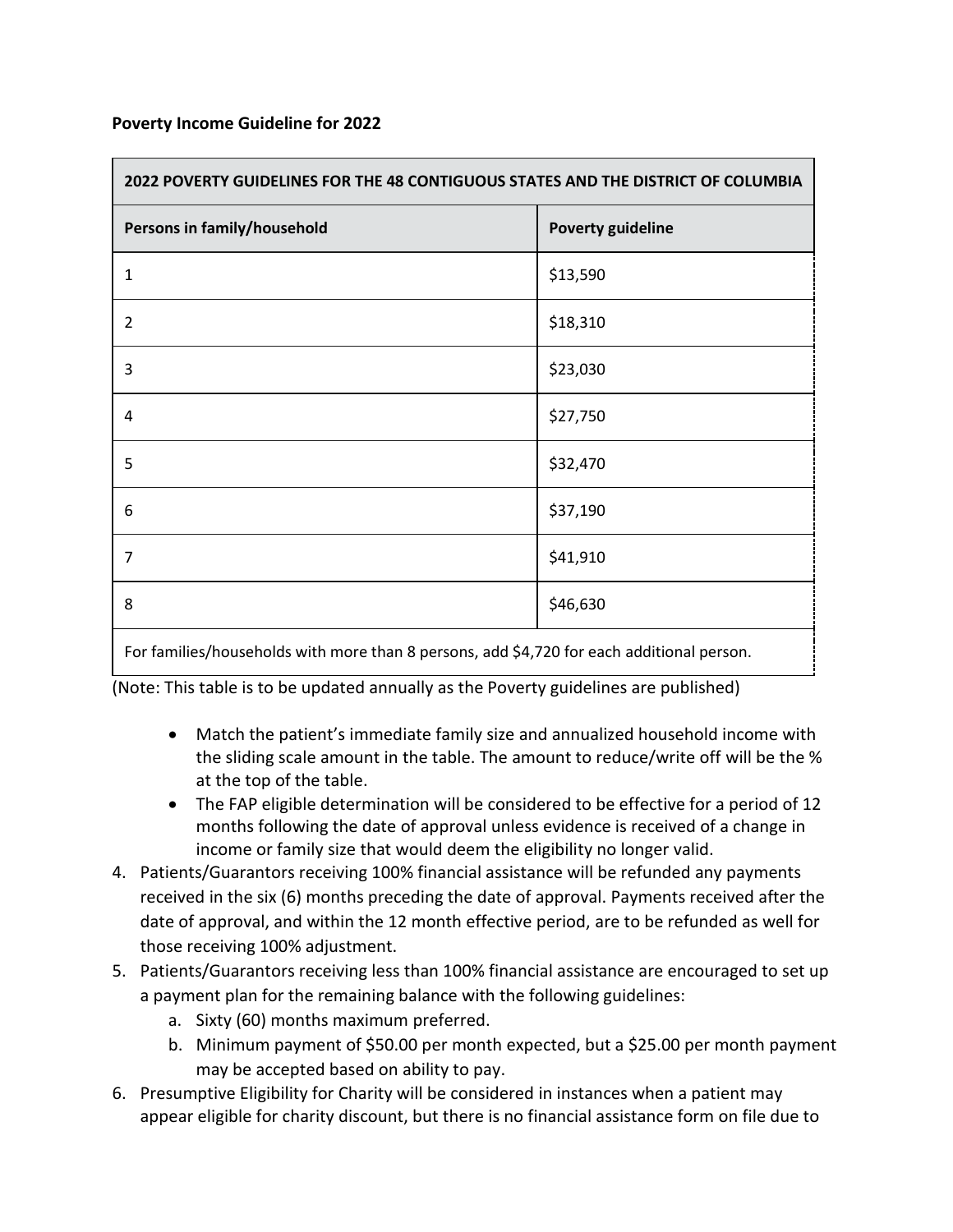lack of supporting documentation, an incomplete or no application available. In the event there is no evidence to support a patient's eligibility for charity, SBMC will base their determination on the below criteria:

- a. Means-tested public program eligibility
- b. Patient is deceased with no known estate
- c. Transient, homeless persons, incarceration
- d. International student with no support group
- e. Persons with unknown identity
- f. 3rd party score below 100% FPG establishing charity-qualified conditions
- g. Validated 3rd party score from 100% 149% FPG income level and/or another one of the criteria listed
- 7. SBMC offers charity to patients with Medicaid as primary payer or secondary payer on billable patient charges.
- 8. A charity write-off will be given to any account with a balance of \$24.99 or below.
- 9. Patients who desire to pay their account balances quickly may be offered a PROMPT PAY discount of 5% on remaining balance. Discounts will NOT be given on accounts that have already been turned over for collections to a credit bureau.
- 10. No financial assistance will be granted on accounts that are in bankruptcy or have been finalized for legal action.

Billing & Collection:

- When allowed by contract or regulatory statute, SBMC will send regular patient statements and detail itemized statements when requested by the patient or responsible party. Any attorney request for billing statements will be fulfilled by sending detail itemized statements when proper patient or legal authorization is provided.
- Once the primary insurance plan has paid and amounts due from the patient/guarantor are determined, the accounts begin the billing cycle described below for self-pay patients/guarantors. SBMC billing cycles for sending self-pay patient/guarantor statements are as stated below:
	- Statement cycle commences at discharge
	- First bill is produced with Financial Assistance Summary (FAS) included on the back of the statement. It is the obligation of the patient/guarantor to provide a correct mailing address at the time of service or upon moving.
	- Successive statements are sent monthly.
	- After 90 day period has lapsed, a notification letter is sent stating a deadline that is no earlier than 30 days after the date that the written notice is provided at which time the account will be assigned to collection agency and reported as a negative item with a credit bureau. After 180 day notification period, SBMC assigned representative will review accounts to ensure all reasonable efforts to determine FAP eligibility have been made and approve accounts prior to assigning to a collection agency.
	- SBMC will accept and process Financial Assistance Applications from an individual that has not previously been determined whether FAP eligible from day 181 to day 240 from first post-discharge statement.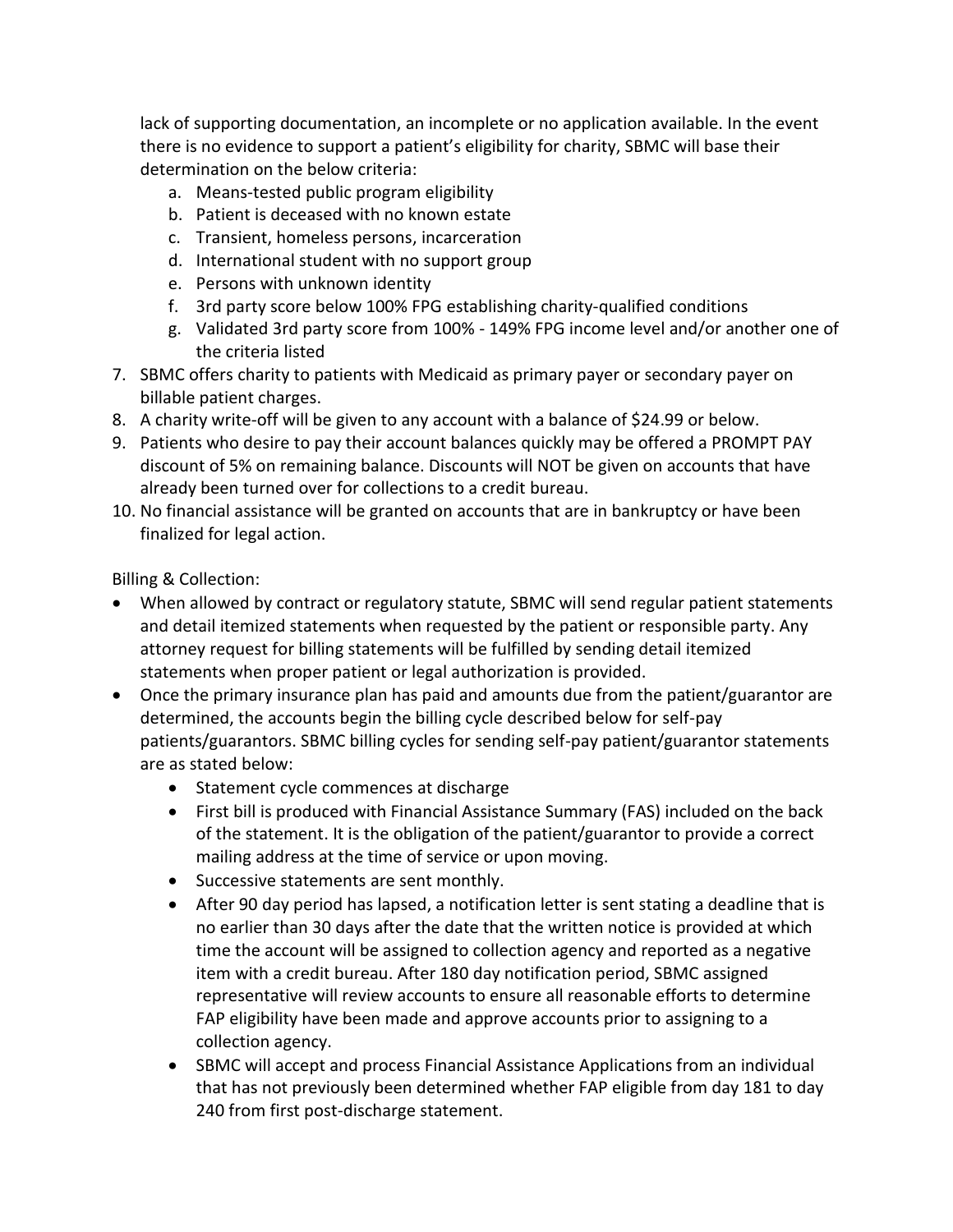- Patients with Medicaid as the primary payer or Medicare patients with Medicaid as secondary payer should not have statements mailed to them.
- SBMC and its external collection agencies may also take any and all legal actions including, but not limited to, telephone calls, emails, mailing notices, and skip tracing to obtain payment for medical services provided.
- SBMC will make a reasonable effort to orally communicate with the patient/guarantor about its FAP and about how assistance may be obtained with the FAP application process before an account is turned over to a collection agency and reported as a negative item with a credit bureau.

## Forms:

- The Financial Assistance Application form is available free of charge on the St. Bernards Healthcare website and upon request.
- A printed copy of this Financial Assistance Policy is available free of charge on the St. Bernards Healthcare website or upon request.
- A Financial Assistance Summary is available free of charge on the SBHC website, upon display at the facility, included in the self-pay admission packet, and upon request.
- The Hispanic Community Services, Inc. (HCSI) and First Source have been identified as available sources of assistance with the FAP applications.

## List of Providers:

SBMC has a number of providers, other than the hospital facility itself, that deliver emergency or other medically necessary care in the hospital facility. Some of these providers are covered by the hospital facility's FAP and some are not. Please see the attached detailed list of these providers showing which are covered by the SBMC's FAP and which are not:

- Providers Covered under SBMC Financial Assistance Policy include:
	- St. Bernards Hospitalists
	- St. Bernards Intensivists
	- St. Bernards Laborists Services
	- St. Bernards Pediatric Hospitalists
	- ClayRidge Emergency Staffing Company
- Providers Not Covered under SBMC Financial Assistance Policy include:
	- Addison-Brown, Kristin J
	- Allen, John M, MD
	- Amin, Nomisha Navinkumar, MD UT LeBonheur Pediatric Specialists, Inc.
	- Arkansas Children's Hospital
	- Arkansas Children's Hospital- Jonesboro Clinic
	- Arthritis and Rheumatism Associates, LLC
	- Associated Radiologists, Ltd.
	- Barre', Joseph D, Perfusionist
	- Bartels III, Anthony W, DDS A. Bartels Dentistry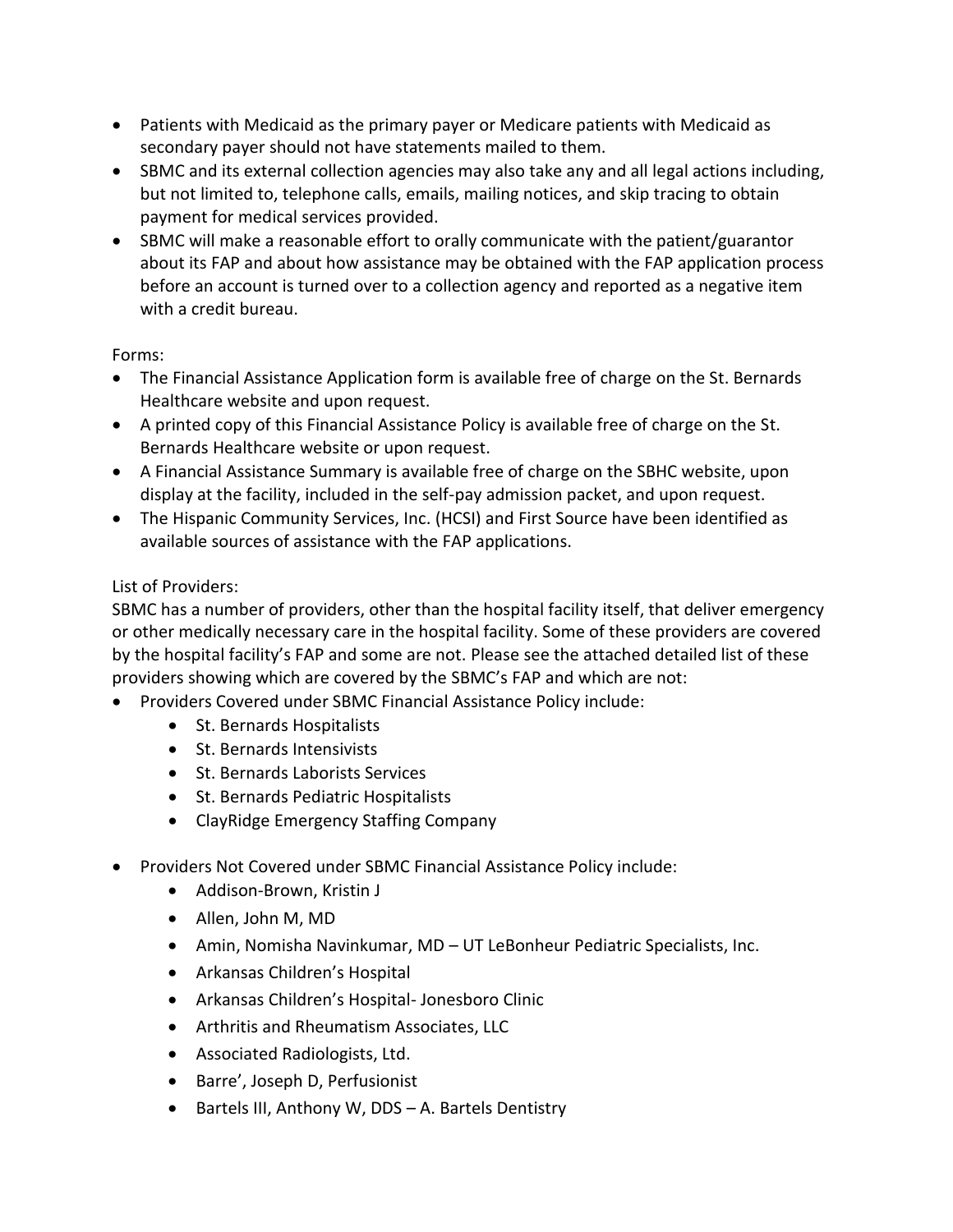- Bartels, Troy J, DDS T. Bartels Dentistry
- Bates, Stephen R, MD ACH Jonesboro Clinic
- Bhandari, Shiv R, MD Marlab Incorporated
- Cancer Care Specialists, P.A.
- Clinical Neuropsychologist, P.A.
- Cook, Jonathan Dodd, DDS Jonesboro Dental Clinic
- Cranfill, General L, MD Cranfill Internal Medicine
- Delta Perfusion, LLC
- Doctors Anatomic Pathology Services, P.A.
- Doctors Health Group
- Epperson, Joel R, MD Paragould Plastic Surgery
- Families, Inc.
- Family Foot & Ankle Center
- Family Medical Center
- Five Rivers Medical Center
- Fonticiella, Adalberto R, MD Fonticiella Medical Center
- Foot Care of Northeast Arkansas
- Gera, Sunil, MD Pain Management Medical Clinic
- Gibbard, Suzanne, PHD
- Gilchrist, Daniel W, PHD
- Gilchrist, Hope M, ED.D
- Grubbs, Danny E, MD Jonesboro Internal Medicine Clinic
- Harris, Clemmisa Louise, DMD Children's Dental Clinic of Jonesboro
- Health Matters Medical Clinic
- HealthSouth Rehabilitation Hospital
- Hendrix, Keith F, DDS Hendrix Dentistry
- Holt, David J, MD Icon Medical Network
- Houchin, Vonda, MD Harrisburg Family Medical Center
- Infectious Disease and Control Consultants, LLC
- Interventional Pain Management Center
- Investigative Medical, LLC
- Jonesboro Foot Clinic
- Jonesboro Orthopedic and Sports Medicine
- Jonesboro Pediatric Dental Group
- Occupational Health Partners
- Khan, Muhammad A, MD Mid South Health System
- Mabry-Elrod, Jessica L, Perfusionist NEA Life Support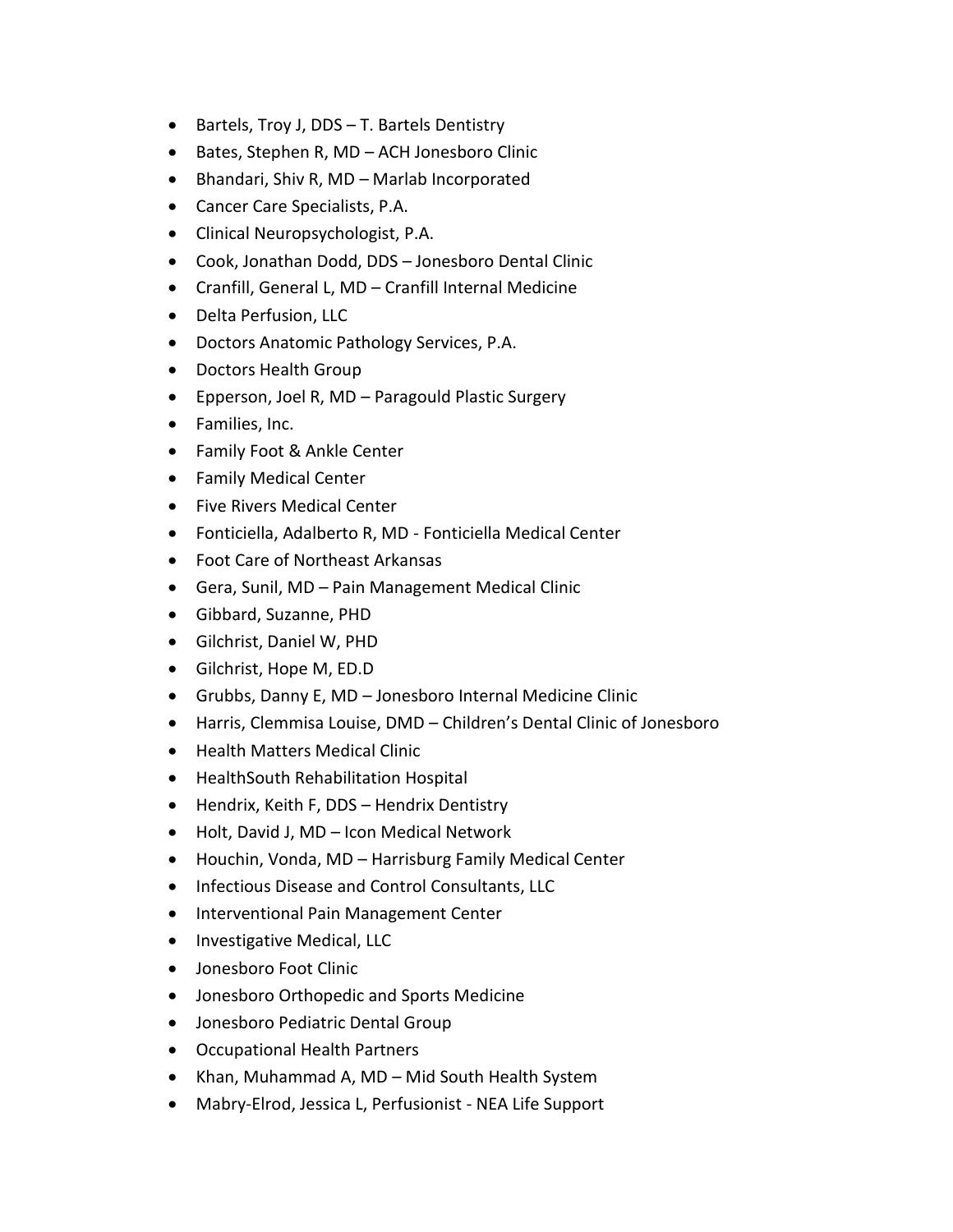- McClurkan, Michael B, MD McClurkan Clinic & Medical Bariatrics of NE Ark
- Medical Plaza Urology Associates
- Modelevsky, Stephen A, DDS Oral Surgery & Dental Implant Center
- Total Life Healthcare
- NEA Life Support
- Neurology Associates of Northeast Arkansas, P.A.
- New York Institute of Technology (AR)
- Ngengwe, Raphael N, MD- Batesville Cardiology Associates
- Oral and Implant Surgery Center
- Otolaryngology & Facial Surgery Center of NEA
- Pain Center of Jonesboro, LLC
- Paragould Doctors' Clinic
- Paragould Wound Healing
- Patton, George L, MD VA Clinic Paragould
- Pediatric Dentistry of Jonesboro
- Peretti, Frank J, MD Arkansas State Crime Lab
- Phillips Oral Surgery
- Rasquin, Georges Elias Mora, MD Apogee Physicians
- Reed, Mark E, MD West Clinic
- Savu, Calin Andi, MD The Pain Center
- Snodgrass, Scot J, MD Allergy Clinic
- Southern Eye Associates, Ltd.
- Spainhouer, Mary E, Perfusionist
- St. Bernards Anesthesia, Inc.
- St. Bernards Clopton Clinic
- St. Bernards Gastroenterology Associates
- St. Bernards Heart & Vascular
- St. Bernards Hematology Oncology
- St. Bernards Internal Medicine Residency Program
- St. Bernards Neonatal Intensive Care Unit
- St. Bernards Neurosurgery
- St. Bernards OB-GYN Associates
- St. Bernards Orthopedic Associates
- St. Bernards Paragould Wound Healing Center
- St. Bernards Plastic Surgery
- St. Bernards Pregnancy Clinic
- St. Bernards Senior Health Clinic